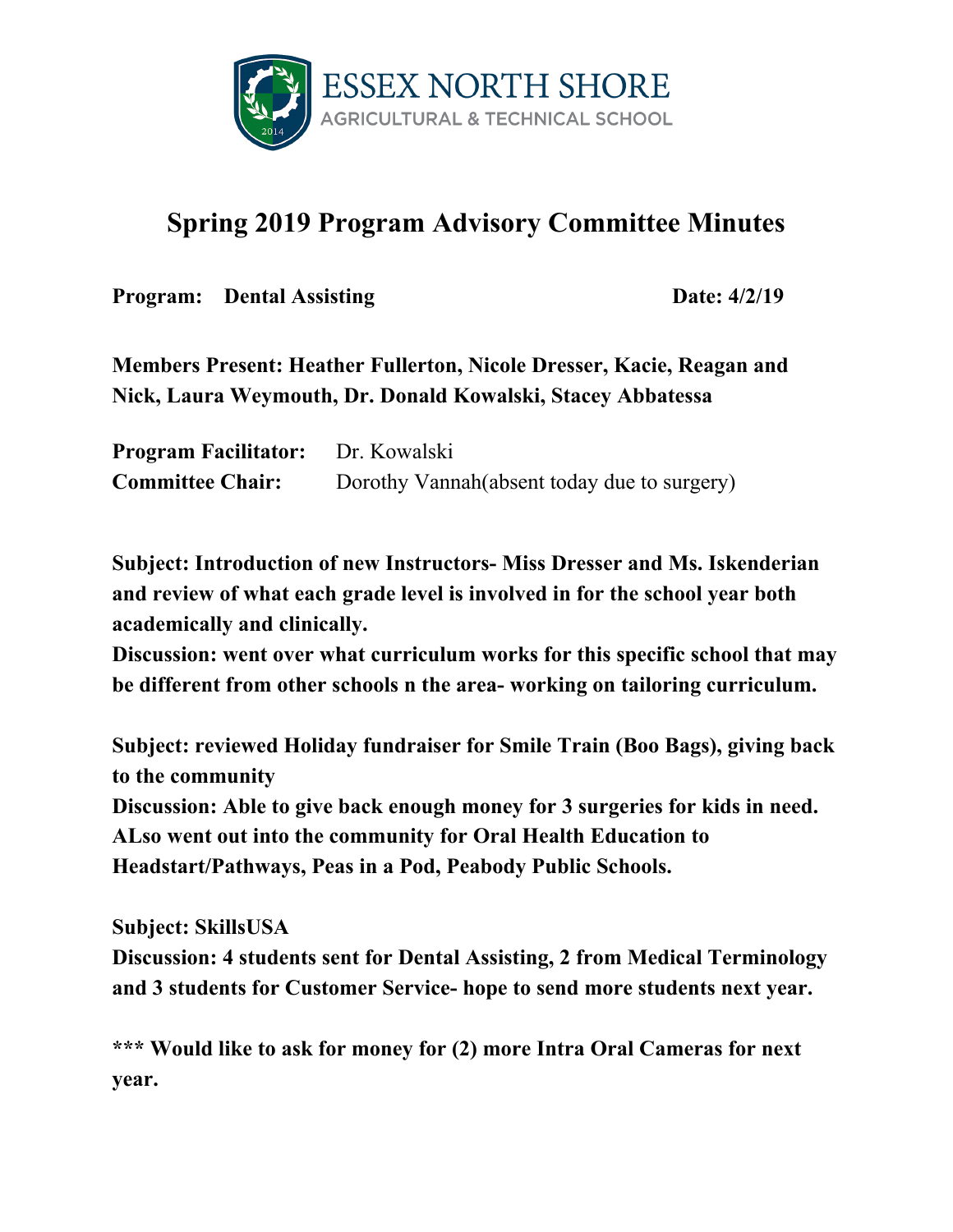

- **● All three grades went to Yankee this year.**
- **● Reviewed Minutes from last meeting:**

**----Still an issue is the plumbing in the lab. Dr. Kowalski asked is it possible to have the trimmers in another department? Not a likely solution.**

**----Mouth guard clinic?- Dr. Sorrento and/or Dr. Fiat may be interested. Still need to work out logistics.**

**-----Dosimeter badges???Discussed many false readings- not necessarily reliable.**

**----Mannequin(?) head on a tripod for the Panorex machine for teaching proper technique. Mrs. Fullerton looking into grant money for this. TBC.**

**-----Long term consider more user friendly software for xrays. i.e Schick, Dexis.**

**----Seniors that can not get into Co-Op for whatever reason- for the sake of them not losing the clinical skill- it has been looked at for a closer clinic in Salem/Peabody. TBC.**

**Subject:** Industry recognized credential survey (please complete as a group) **Discussion:**